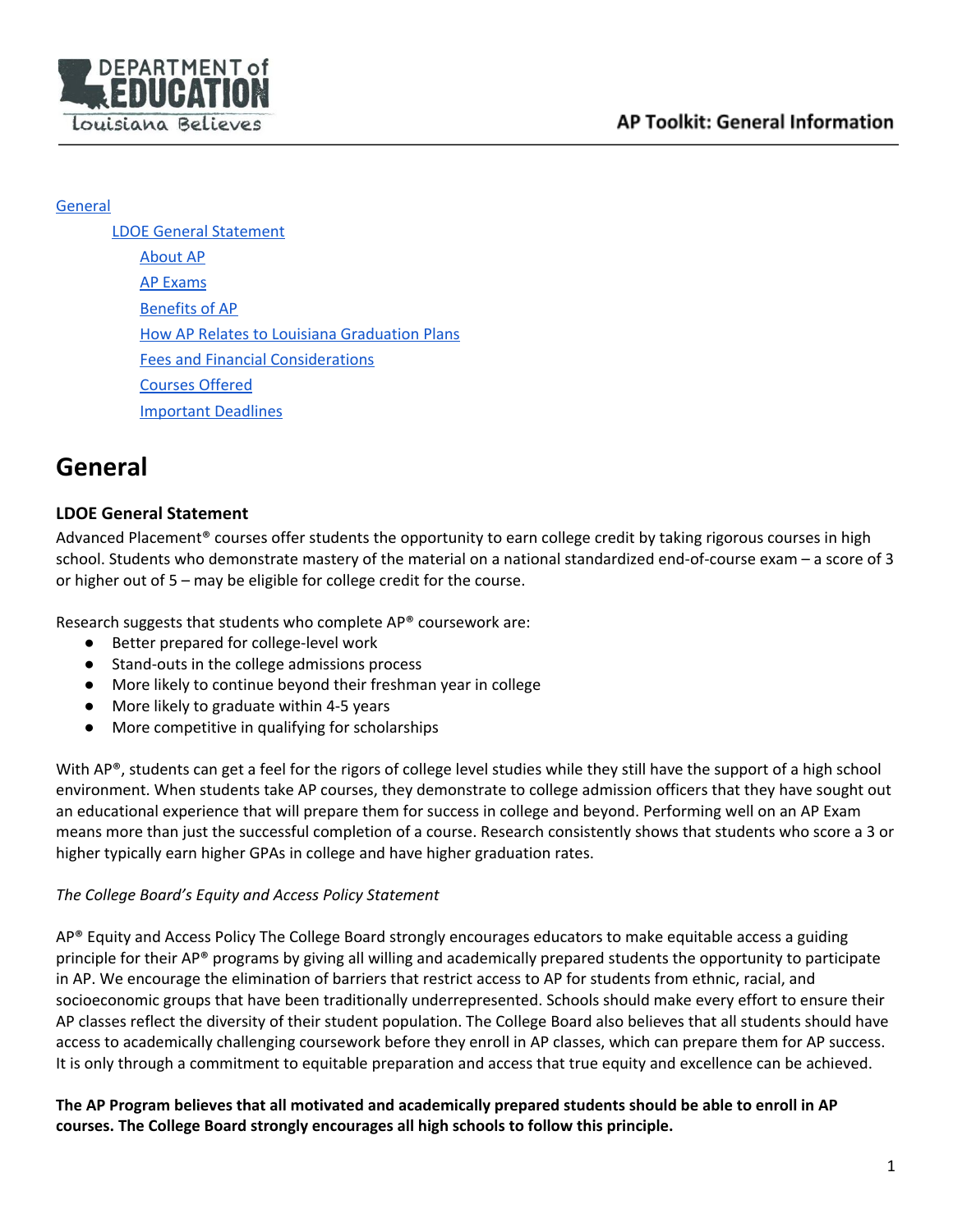

Schools and teachers are responsible for creating a culture and expectations that demonstrate AP is for all students, but that students should be ready. Students do not need to be at the top of the class to be an AP student, but should be prepared for the AP course(s) selected. Some AP classes have recommended courses to be taken first and all AP courses ask that students come willing to do the students' best work.

The [College](https://www.collegeboard.org/) Board offers additional resources on their website.

#### <span id="page-1-0"></span>**About AP**

Advanced Placement® (AP) is a program created by the College Board and offers college-level curricula and examinations to high school students. Colleges and universities may grant course placement, course credit, or both to students who obtain high scores on the AP exams. Each college or university determines its criteria for awarding credit for AP exam scores.

AP courses give students access to rigorous college-level work, but with the support of high school teachers and peers. Students build confidence and learn the essential time management and study skills needed for college and career success. Students have the opportunity to dig deeper into subjects that interest them, develop advanced research and communication skills, and learn to tap their creativity and their problem-solving and analytical skills to address course challenges. AP students also learn what will be expected of them in college.

The Advanced Placement Program® (AP) enables willing and academically prepared students to pursue college-level studies while still in high school. The program consists of college-level courses developed by the AP Program that high schools can choose to offer, and corresponding exams that are administered once a year. The AP Program currently offers more than 30 [courses](https://apcentral.collegeboard.org/courses) and exams. Full course descriptions and exam descriptions can be found online on the College Board website. There are a number of benefits to students who take AP courses and exams including better preparation for post-secondary education and opportunities to earn college credits and/or skip introductory courses in college.

#### <span id="page-1-1"></span>**AP Exams**

Each AP course concludes with an AP Exam. AP exams provide a standardized measurement of what the student has learned in the classroom. These assessments are designed by the same expert committee that designed the course. The examinations are structured to measure depth of knowledge, completeness of thought, and synthesis of ideas. The exams are scored on a scale of 1 to 5 by college and university professors and experienced AP teachers. College credit is usually given for scores of 3 or higher. Approximately 1200 institutions of higher learning award credit based on a student's AP examination scores. AP exams are administered to high school students each May at authorized schools and test centers; exam scores are then reported in July to colleges, students, and their high schools. Students are not required to take an AP course before taking the AP exam; conversely, a student does not need to take the AP exam to receive high school credit for taking the AP course. Schools strongly encourage students to take the exam upon completion of the course.

The 2021 AP Exam [Schedule](https://apcentral.collegeboard.org/courses/exam-dates-and-fees) is available for review.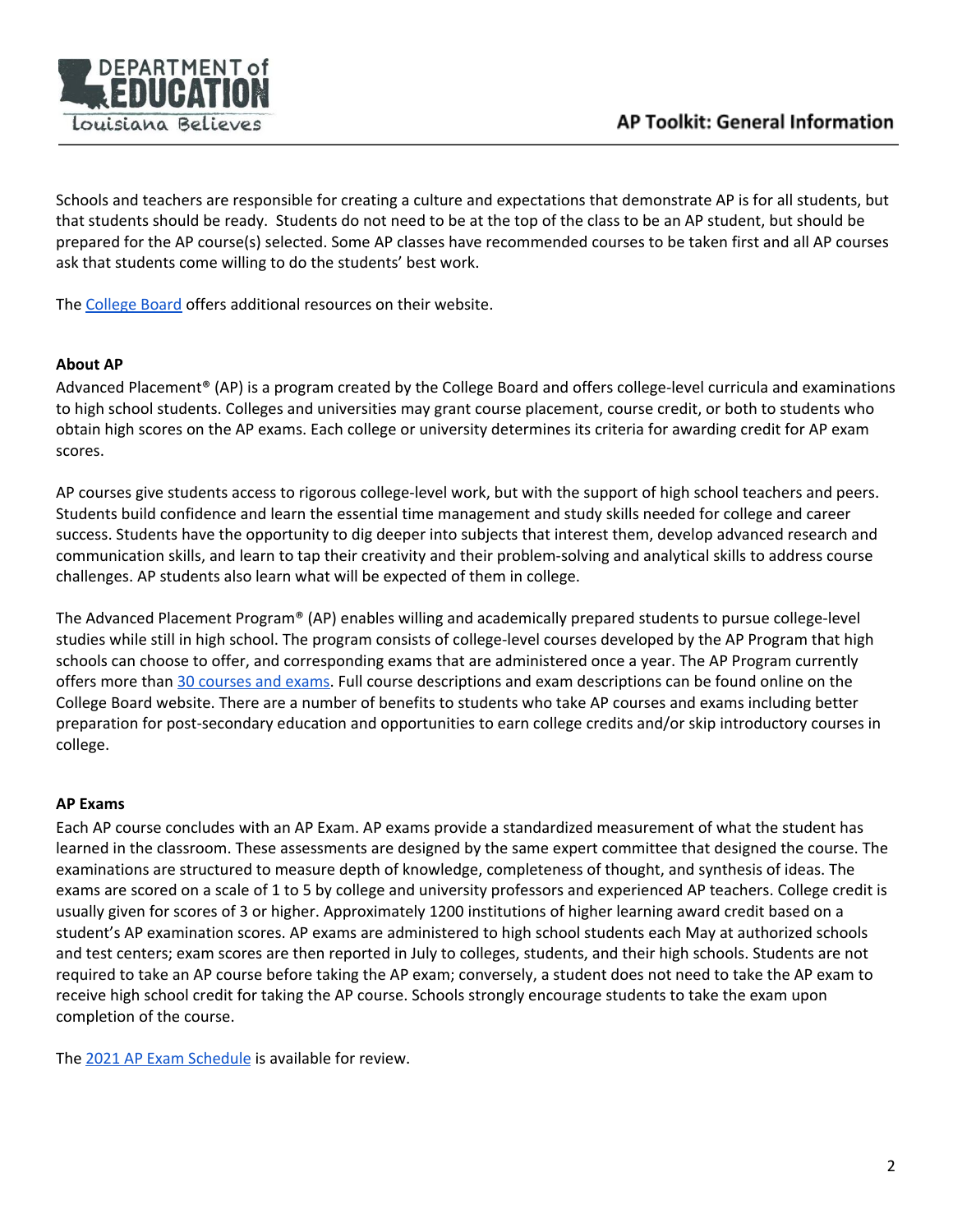

## <span id="page-2-0"></span>**Benefits of AP**

High school students across the country and around the world take AP courses and exams to challenge themselves, explore their interests, and earn college credit and placement. Studies have shown the following benefits for AP students:

- Higher ACT/SAT scores
- Better prepared academically for college admission on all measures of ability and achievement
- Earn college credit
- Exposed to a more rigorous curriculum
- Able to perform significantly better over four years in college
- More likely to be leaders and have significant accomplishments
- Earn a higher 1st year GPA than other students
- Strong likelihood of returning the following fall in contrast to students who entered college with no college credit
- Financially helps with the cost of college (Save Money)
- More likely to graduate from college in four years
- Typically qualify for scholarships

### <span id="page-2-1"></span>**How AP Relates to Louisiana Graduation Plans**

AP® INCENTIVE:

- AP aligns the Core Four Diploma course sequence with the TOPS core sequence.
- AP ensures students going to four-year colleges have taken a true college prep curriculum and have every chance to receive TOPS.
- AP Creates incentives for students to take more rigorous AP courses by giving courses approved by the state additional weight in the calculation of the TOPS GPA.
- The new cohort graduation index recognizes a score of 3 or higher on at least one AP® exam as the highest level of achievement earned by a cohort graduate. Each student with at least one AP® score of 3 or higher will earn the maximum 150 points toward the graduation index. Students who take an AP® exam and earn a 1 or 2 on an AP® exam will receive 110 points toward the graduation index

### <span id="page-2-2"></span>**Fees and Financial Considerations**

2020-2021 AP Exam Fees

- \$95 per exam
- \$33 College Board reduction for eligible [students](https://apcentral.collegeboard.org/ap-coordinators/exam-ordering-fees/exam-fees/reductions)

See College Board's website for updates to Federal and State [assistance](https://apcentral.collegeboard.org/ap-coordinators/exam-ordering-fees/exam-fees/federal-state-assistance) for AP Exams.

### Funding Options for Advanced [Placement](https://www.louisianabelieves.com/courses/advanced-placement) (AP®) Programs

The Louisiana Department of Education recommends several options for schools and districts to subsidize the cost of AP exams for low-income students. View more information on available funding options for  $AP^*$  [Programs](https://apcentral.collegeboard.org/about-ap-20-21/start-grow-ap/access-initiatives).

The school entity pays no fee for participating in AP. However, a school must obtain a College Board school code and complete the AP Participation Form. If the school has never offered AP before, it must complete specific steps. The College Board offers a simple guide to [starting](https://apcentral.collegeboard.org/about-ap/start-grow-ap/start-ap/how-your-school-can-offer-ap) an AP course.